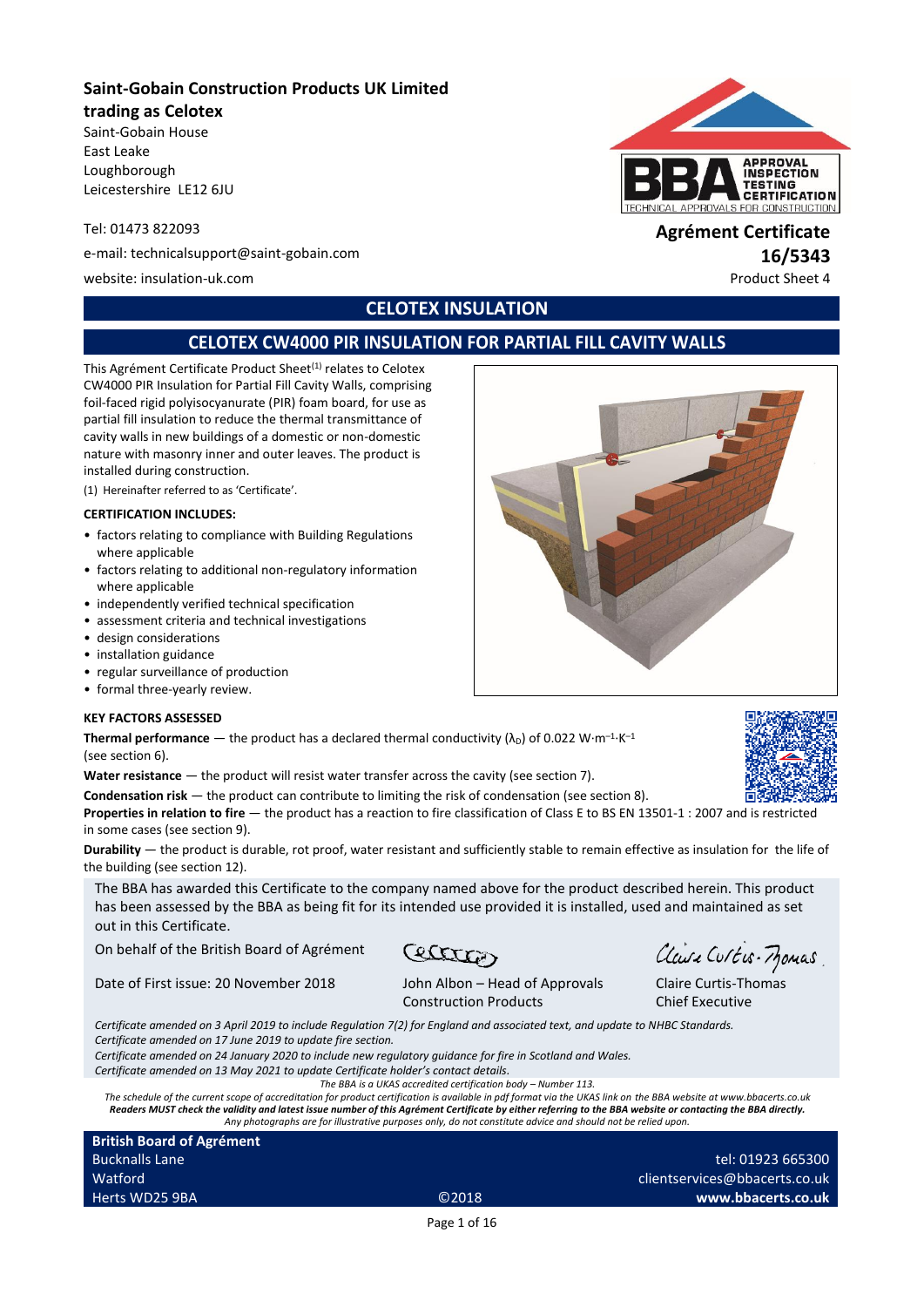# **Regulations**

In the opinion of the BBA, Celotex CW4000 PIR Insulation for Partial Fill Cavity Walls, if installed, used and maintained in accordance with this Certificate, can satisfy or contribute to satisfying the relevant requirements of the following Building Regulations (the presence of a UK map indicates that the subject is related to the Building Regulations in the region or regions of the UK depicted):

|                                                                                                  |                                | The Building Regulations 2010 (England and Wales) (as amended)                                                                                                                                                                                                                                                                                                                                    |  |
|--------------------------------------------------------------------------------------------------|--------------------------------|---------------------------------------------------------------------------------------------------------------------------------------------------------------------------------------------------------------------------------------------------------------------------------------------------------------------------------------------------------------------------------------------------|--|
| Requirement:<br>Comment:                                                                         | B3(4)                          | Internal fire spread (structure)<br>The product is restricted by this Requirement in some cases. See sections 9.1 and<br>9.3 of this Certificate.                                                                                                                                                                                                                                                 |  |
| <b>Requirement:</b><br>Comment:                                                                  | B4(1)                          | <b>External fire spread</b><br>The product is restricted by this Requirement in some cases. See sections 9.1 and<br>9.3 of this Certificate.                                                                                                                                                                                                                                                      |  |
| <b>Requirement:</b><br>Comment:                                                                  | C2(a)                          | <b>Resistance to moisture</b><br>The product can contribute to satisfying this Requirement. See section 7.1 of this<br>Certificate.                                                                                                                                                                                                                                                               |  |
| <b>Requirement:</b><br>Comment:                                                                  | C2(b)                          | <b>Resistance to moisture</b><br>The product can contribute to satisfying this Requirement. See section 7.2 of this<br>Certificate.                                                                                                                                                                                                                                                               |  |
| <b>Requirement:</b><br>Comment:                                                                  | C2(c)                          | <b>Resistance to moisture</b><br>The product can contribute to satisfying this Requirement. See sections 8.1 and<br>8.4 of this Certificate.                                                                                                                                                                                                                                                      |  |
| <b>Requirement:</b><br>Comment:                                                                  | L1(a)(i)                       | <b>Conservation of fuel and power</b><br>The product can contribute to satisfying this Requirement. See section 6 of this<br>Certificate.                                                                                                                                                                                                                                                         |  |
| <b>Regulation:</b><br>Comment:                                                                   | 7(1)                           | <b>Materials and Workmanship</b><br>The product is acceptable. See section 12 and the Installation part of this<br>Certificate.                                                                                                                                                                                                                                                                   |  |
| <b>Regulation:</b><br>Comment:                                                                   | 7(2)                           | <b>Materials and Workmanship</b><br>The product is restricted by this Regulation. See sections 9.1 and 9.2 of this<br>Certificate.                                                                                                                                                                                                                                                                |  |
| <b>Regulation:</b><br><b>Regulation:</b><br><b>Regulation:</b><br><b>Regulation:</b><br>Comment: | 26<br>26A<br><b>26A</b><br>26B | CO <sub>2</sub> emission rates for new buildings<br>Fabric energy efficiency rates for new dwellings (applicable to England only)<br>Primary energy consumption rates for new buildings (applicable to Wales only)<br>Fabric performance values for new dwellings (applicable to Wales only)<br>The product can contribute to satisfying these Regulations. See section 6 of this<br>Certificate. |  |
|                                                                                                  |                                | The Building (Scotland) Regulations 2004 (as amended)                                                                                                                                                                                                                                                                                                                                             |  |
| <b>Regulation:</b><br>Comment:                                                                   | 8(1)                           | Durability, workmanship and fitness of materials<br>The product is acceptable. See section 12 and the Installation part of this<br>Certificate.                                                                                                                                                                                                                                                   |  |
| <b>Regulation:</b><br>Standard:<br>Comment:                                                      | 9<br>2.4<br>2.4                | <b>Building standards applicable to construction</b><br>Cavities<br>The product is restricted by this Standard, with reference to clauses 2.4.2 <sup>(1)(2)</sup> ,<br>2.4.4 $^{(1)}$ and 2.4.6 $^{(2)}$ . See sections 9.1 and 9.4 of this Certificate.                                                                                                                                          |  |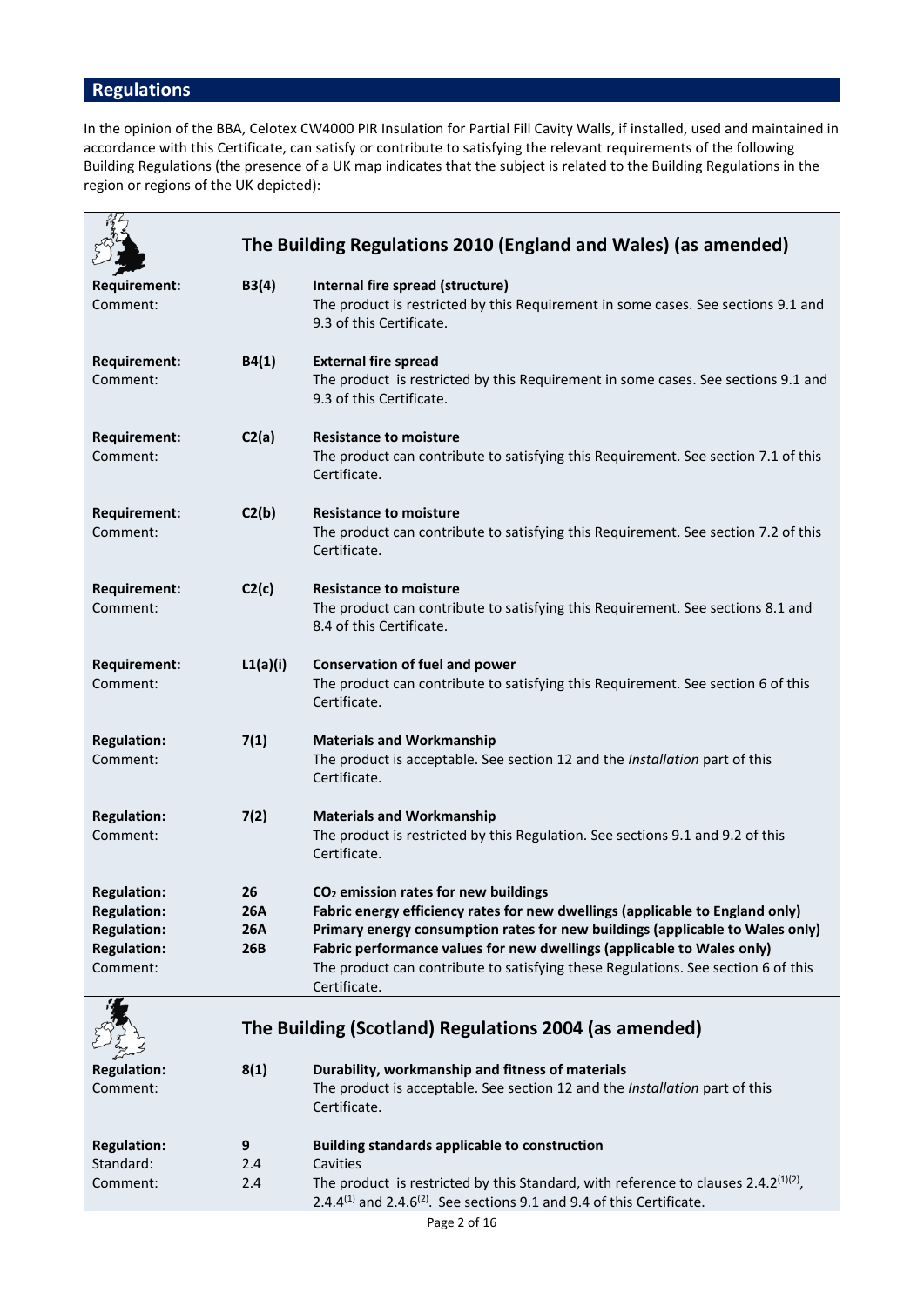| Standard:<br>Comment:              | 2.6           | Spread to neighbouring buildings<br>The product is restricted by this Standard in some cases with reference to clauses<br>2.6.5 <sup>(1)</sup> and 2.6.6 <sup>(2)</sup> . See sections 9.1 and 9.4 of this Certificate.                                                                                                                                                                                                                                                                                                                                                                                                                                             |
|------------------------------------|---------------|---------------------------------------------------------------------------------------------------------------------------------------------------------------------------------------------------------------------------------------------------------------------------------------------------------------------------------------------------------------------------------------------------------------------------------------------------------------------------------------------------------------------------------------------------------------------------------------------------------------------------------------------------------------------|
| Standard:<br>Comment:              | 3.4           | Moisture from the ground<br>The product can contribute to satisfying this Standard, with reference to clauses<br>3.4.1(1)(2) and 3.4.5(1)(2). See section 7.1 of this Certificate.                                                                                                                                                                                                                                                                                                                                                                                                                                                                                  |
| Standard:<br>Comment:              | 3.10          | Precipitation<br>The product can contribute to satisfying this Standard, with reference to clauses<br>3.10.1 <sup>(1)(2)</sup> and 3.10.3 <sup>(1)(2)</sup> . See section 7.2 of this Certificate.                                                                                                                                                                                                                                                                                                                                                                                                                                                                  |
| Standard:<br>Comment:              | 3.15          | Condensation<br>The product can contribute to satisfying this Standard, with reference to clauses<br>3.15.1 <sup>(1)(2)</sup> , 3.15.4 <sup>(1)(2)</sup> and 3.15.5 <sup>(1)(2)</sup> . See sections 8.1 and 8.5 of this Certificate.                                                                                                                                                                                                                                                                                                                                                                                                                               |
| Standard:<br>Standard:<br>Comment: | 6.1(b)<br>6.2 | Carbon dioxide emissions<br><b>Building insulation envelope</b><br>The product can contribute to satisfying this Standard with reference to clauses,<br>or parts of, 6.1.1 <sup>(1)</sup> , 6.1.2 <sup>(2)</sup> , 6.1.6 <sup>(1)</sup> , 6.2.1 <sup>(1)</sup> (2), 6.2.3 <sup>(1)</sup> , 6.2.4 <sup>(2)</sup> , 6.2.5 <sup>(2)</sup> , 6.2.9 <sup>(1)</sup> ,<br>6.2.10 <sup>(1)</sup> , 6.2.11 <sup>(1)(2)</sup> and 6.2.13 <sup>(2)</sup> . See section 6 of this Certificate.                                                                                                                                                                                  |
| Standard:<br>Comment:              | 7.1(a)(b)     | Statement of sustainability<br>The product can contribute to satisfying the relevant requirements of Regulation<br>9, Standards 1 to 6, and therefore will contribute to a construction meeting a<br>bronze level of sustainability as defined in this Standard. In addition, the product<br>can contribute to a construction meeting a higher level of sustainability as defined<br>in this Standard, with reference to clauses 7.1.4(1)(2) [Aspects $1^{(1)(2)}$ and $2^{(1)}$ ],<br>7.1.6 <sup>(1)(2)</sup> [Aspects 1 <sup>(1)(2)</sup> and 2 <sup>(1)</sup> ] and 7.1.7 <sup>(1)(2)</sup> [Aspect 1 <sup>(1)(2)</sup> ]. See section 6 of this<br>Certificate. |
|                                    |               |                                                                                                                                                                                                                                                                                                                                                                                                                                                                                                                                                                                                                                                                     |
| <b>Regulation:</b><br>Comment:     | 12            | <b>Building standards applicable to conversions</b><br>All comments given for the product under Regulation 9, Standards 1 to 6, also<br>apply to this Regulation, with reference to clause 0.12.1 $(1)(2)$ and Schedule 6 $(1)(2)$ .                                                                                                                                                                                                                                                                                                                                                                                                                                |
|                                    |               | (1) Technical Handbook (Domestic).<br>(2) Technical Handbook (Non-Domestic).                                                                                                                                                                                                                                                                                                                                                                                                                                                                                                                                                                                        |
| 籽                                  |               | The Building Regulations (Northern Ireland) 2012 (as amended)                                                                                                                                                                                                                                                                                                                                                                                                                                                                                                                                                                                                       |
| <b>Regulation:</b><br>Comment:     | 23            | Fitness of materials and workmanship<br>The product is acceptable. See section 12 and the Installation part of this<br>Certificate.                                                                                                                                                                                                                                                                                                                                                                                                                                                                                                                                 |
| <b>Regulation:</b><br>Comment:     | 28(a)         | <b>Resistance to moisture and weather</b><br>The product can contribute to satisfying this Regulation. See section 7.1 of this<br>Certificate.                                                                                                                                                                                                                                                                                                                                                                                                                                                                                                                      |
| <b>Regulation:</b><br>Comment:     | 28(b)         | <b>Resistance to moisture and weather</b><br>The product can contribute to satisfying this Regulation. See section 7.2 of this<br>Certificate.                                                                                                                                                                                                                                                                                                                                                                                                                                                                                                                      |
| <b>Regulation:</b><br>Comment:     | 29            | Condensation<br>The product can contribute to satisfying this Regulation. See section 8.1 of this<br>Certificate.                                                                                                                                                                                                                                                                                                                                                                                                                                                                                                                                                   |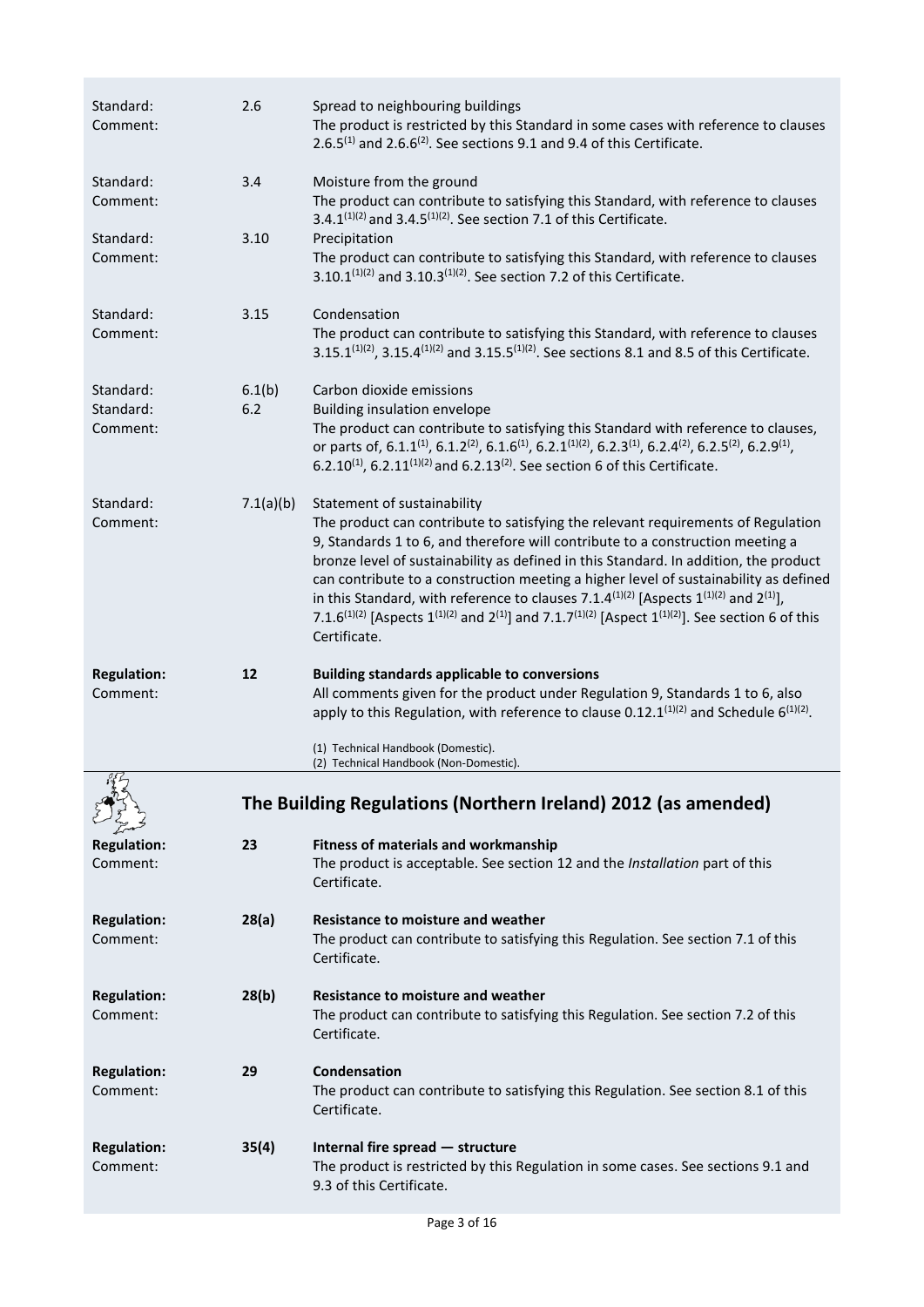| <b>Regulation:</b><br>Comment:                       | 36(a)             | <b>External fire spread</b><br>The product is restricted by this Regulation in some cases. See sections 9.1 and<br>9.3 of this Certificate.                              |
|------------------------------------------------------|-------------------|--------------------------------------------------------------------------------------------------------------------------------------------------------------------------|
| <b>Regulation:</b><br><b>Regulation:</b><br>Comment: | 39(a)(i)<br>40(2) | <b>Conservation measures</b><br>Target carbon dioxide emission rate<br>The product can contribute to satisfying these Regulations. See section 6 of this<br>Certificate. |

# **Construction (Design and Management) Regulations 2015 Construction (Design and Management) Regulations (Northern Ireland) 2016**

Information in this Certificate may assist the client, designer (including Principal Designer) and contractor (including Principal Contractor) to address their obligations under these Regulations.

See section: 3 *Delivery and site handling* (3.4) of this Certificate.

# **Additional Information**

### **NHBC Standards 2019**

In the opinion of the BBA, and subject to a 50 mm minimum residual cavity being maintained, Celotex CW4000 PIR Insulation for Partial Fill Cavity Walls, if installed, used and maintained in accordance with this Certificate, can satisfy or contribute to satisfying the relevant requirements in relation to *NHBC Standards*, Chapter 6.1 *External masonry walls*.

# **CE marking**

The Certificate holder has taken the responsibility of CE marking the product in accordance with harmonised European Standard BS EN 13165 : 2012. An asterisk (\*) appearing in this Certificate indicates that data shown are given in the manufacturer's Declaration of Performance.

### **Technical Specification**

## **1 Description**

Celotex CW4000 PIR Insulation for Partial Fill Cavity Walls comprises rigid polyisocyanurate (PIR) foam boards with foilfacings, with the nominal characteristics given in Table 1.

| Table 1 Nominal characteristics |                                                                      |                           |                                   |                                        |
|---------------------------------|----------------------------------------------------------------------|---------------------------|-----------------------------------|----------------------------------------|
| Product                         | <b>Facings</b>                                                       | <b>Board size</b><br>(mm) | <b>Thickness</b><br>range<br>(mm) | Edge profile                           |
| Celotex CW4000                  | Composite foil-facing both sides<br>(printed on one side only) $(1)$ | 1200 x 450                | 25 to 100                         | square edge<br>or<br>tongue-and-groove |

(1) See sections 4.8 and 13.4 of this Certificate.

## **2 Manufacture**

2.1 Celotex PIR insulation is manufactured by a lamination process formed between foil-facings that are glued together in a continuous laminator, where the 'adhesive' is a mixture of two primary chemicals, polyol and MDI. An added blowing agent causes the adhesive to expand into foam that hardens, which is then cut to its finished board size and packed.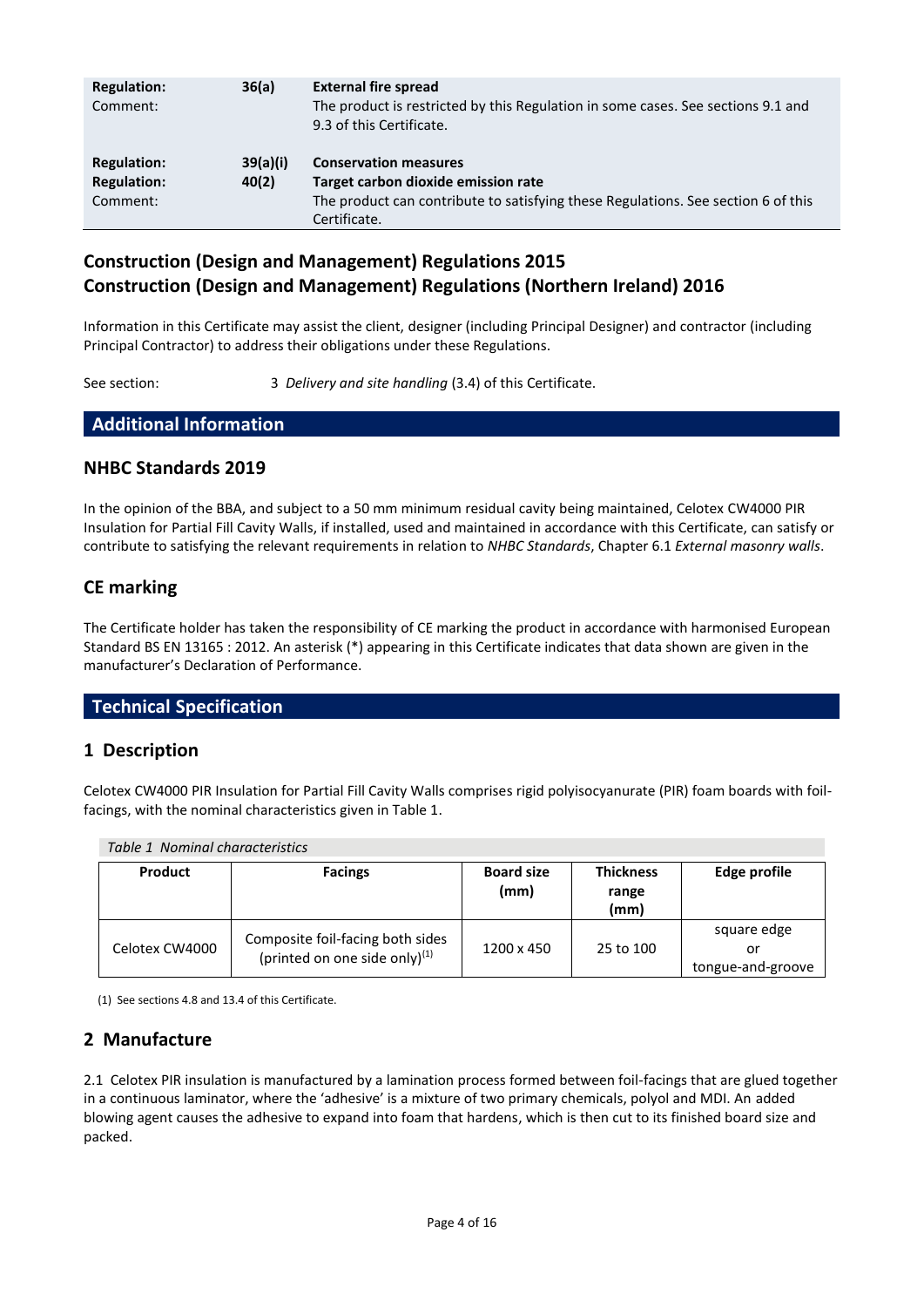2.2 As part of the assessment and ongoing surveillance of product quality, the BBA has:

- agreed with the manufacturer the quality control procedures and product testing to be undertaken
- assessed and agreed the quality control operated over batches of incoming materials
- monitored the production process and verified that it is in accordance with the documented process
- evaluated the process for management of nonconformities
- checked that equipment has been properly tested and calibrated
- undertaken to carry out the above measures on a regular basis through a surveillance process, to verify that the specifications and quality control operated by the manufacturer are being maintained.

2.3 The management system of Celotex has been assessed and registered as meeting the requirements of BS EN ISO 9001 : 2015 and BS EN ISO 14001 : 2015 by SGS UK Ltd (Certificate GB91/504 and GB11/83526 respectively).

## **3 Delivery and site handling**

3.1 The product is delivered to site in polythene-wrapped packs. Each pack of boards contains a label with the manufacturer's name, board dimensions and the BBA logo incorporating the number of this Certificate.

3.2 The product must be protected from prolonged exposure to sunlight, and stored dry, flat and raised above ground level (to avoid contact with ground moisture). Where possible, packs should be stored inside. If stored outside, they should be under cover, or protected with opaque polythene sheeting.

3.3 The product is light and easy to handle; care should be taken to avoid crushing the edges or corners. If damaged, the product should be discarded.

3.4 The product must not be exposed to open flame or other ignition sources, or to solvents or other chemicals.

### **Assessment and Technical Investigations**

The following is a summary of the assessment and technical investigations carried out on Celotex CW4000 PIR Insulation for Partial Fill Cavity Walls.

### **Design Considerations**

### **4 Use**

4.1 Celotex CW4000 PIR Insulation for Partial Fill Cavity Walls is satisfactory for use as partial fill cavity wall insulation and is effective in reducing the thermal transmittance (U value) of external cavity walls with masonry inner and outer leaves (where masonry includes clay and calcium silicate bricks, concrete blocks, and natural and reconstituted stone blocks). The product is for use in new domestic and non-domestic buildings without height restriction (additional requirements apply above 25 m). It is essential that such walls are designed and constructed to incorporate the precautions in this Certificate to prevent moisture penetration.

4.2 Buildings subject to the national Building Regulations should be designed and constructed in accordance with the relevant recommendations of:

- BS EN 1996-1-1 : 2005, BS EN 1996-1-2 : 2005, BS EN 1996-2 : 2006 and BS EN 1996-3 : 2006 and their respective UK National Annexes
- BS EN 845-1 : 2013 and BS 8000-3 : 2001.

4.3 New buildings not subject to the national Building Regulations should also be built in accordance with the Standards given in section 4.2 of this Certificate.

4.4 As with other forms of cavity wall insulation, where buildings need to comply with the *NHBC Standards*, specifiers should observe the requirements of that document.

4.5 Cavity wall ties with insulation-retaining fixings and, if required, any additional ties to BS EN 845-1 : 2013 should be used for structural stability in accordance with BS EN 1996-1-1 : 2005, BS EN 1996-2 : 2006 and BS EN 1996-3 : 2006.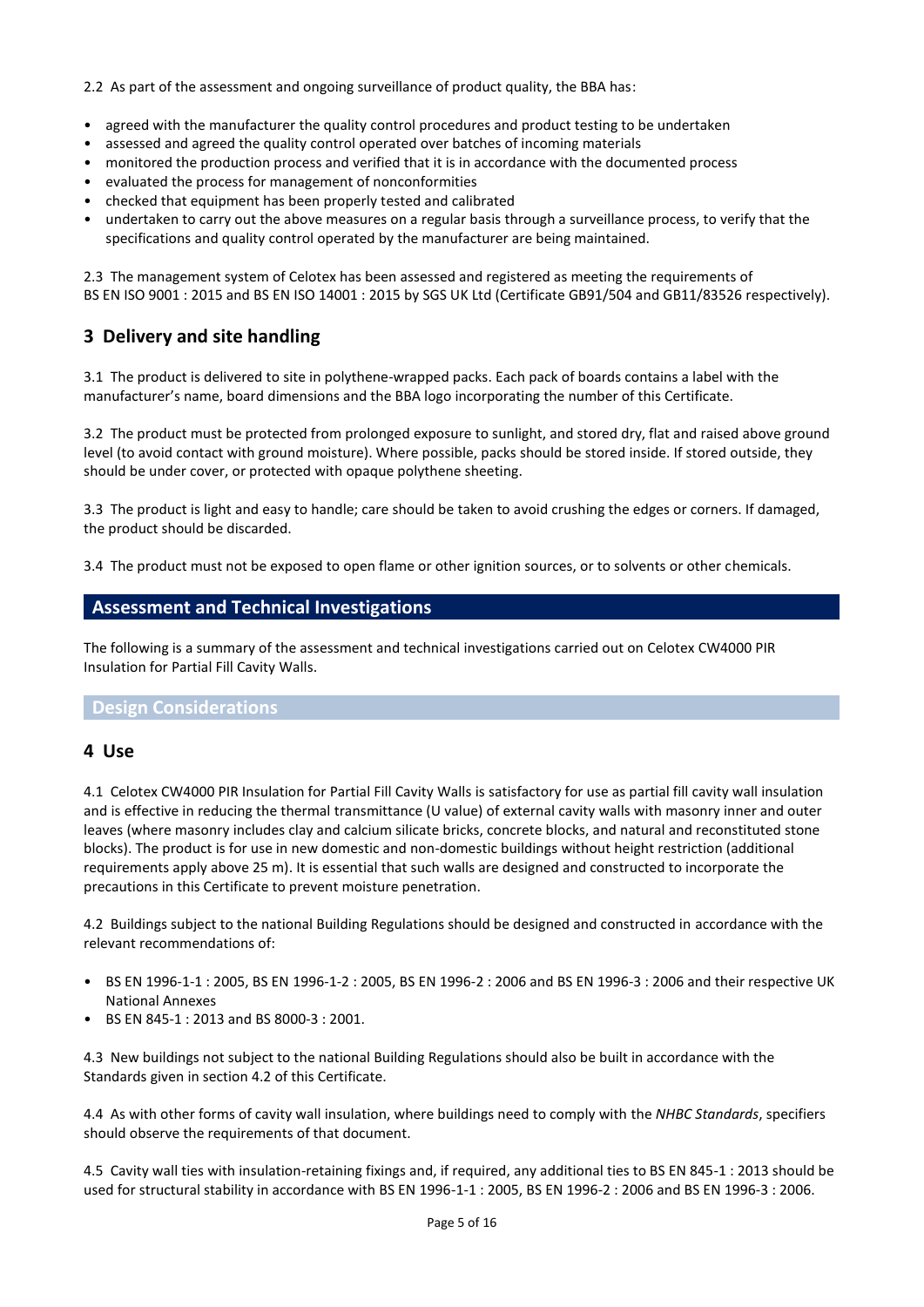4.6 Care must be taken in the overall design and construction of walls incorporating the product to ensure the provision of appropriate:

- cavity trays and damp-proof courses (dpc)
- cavity barriers and fire dampers
- resistance to the ingress of precipitation, moisture and dangerous gases from the ground
- resistance to sound transmission when flanking separating walls and floors.

4.7 The use of cavity battens or boards is strongly recommended to prevent thermal bridging by mortar droppings. 4.8 For optimum thermal performance, the boards must be installed with the correct orientation of their printed foilfacings. See section 13.4.

#### **Buildings up to and including 25 metres high**

4.9 The minimum residual cavity width to be maintained during construction is 25 mm. To achieve this, a greater nominal residual cavity width may need to be specified at the design stage (to allow for inaccuracies inherent in the building process). The specifier may either:

- design a nominal residual cavity width of 50 mm (a residual cavity nominally at least 50 mm wide will be required by the NHBC), or
- design a cavity width which takes into account the dimensional tolerances of the components which make up the wall (by reference to the British Standards relating to the bricks, blocks and boards, or by using the data from the respective manufacturers). Allowances may need to be made for the quality of building operatives and the degree of site supervision or control available. The limitations in respect of exposure of the proposed building as set out in Table 2 must also be observed.

| <b>Construction</b>                                                                         | <b>Maximum allowable</b><br>exposure factor<br>$F^{(1)}$ |
|---------------------------------------------------------------------------------------------|----------------------------------------------------------|
| All external masonry walls protected by:                                                    |                                                          |
| rendering (to BS EN 13914-1 : 2016), tile or slate hanging, or timber, plastic or metal     | No restriction                                           |
| weatherboarding or cladding                                                                 |                                                          |
| One or more external masonry walls constructed from facing clay brickwork or natural stone, |                                                          |
| the porosity of which exceeds 20% by volume. Mortar joints must be flush pointed or         | 100                                                      |
| weatherstruck                                                                               |                                                          |
| One or more external masonry walls constructed from calcium silicate bricks, concrete       |                                                          |
| blocks, reconstituted stone, or natural stone, the porosity of which is less than 20% by    | 88                                                       |
| volume, or any material with raked mortar joints                                            |                                                          |

*Table 2 Maximum allowable total exposure factors of different constructions*

(1) To BS 5618 : 1985.

4.10 From ground level, the maximum height of continuous cavity walls must not exceed 12 metres; above 12 metres, the maximum height of continuous cavity walls must not exceed 7 metres. In both cases, breaks should be in the form of continuous horizontal cavity trays and weepholes discharging to the outside.

4.11 An external render coat or other suitable finish should be applied in locations where such application would be normal practice; care should be taken to ensure that the residual cavity is not bridged by mortar.

#### **Buildings over 25 metres in height**

4.12 The width of the residual clear cavity to be achieved must be in excess of 50 mm, and the following additional requirements apply:

• the specifier must take extra care when detailing to ensure that the introduction of the insulation does not affect the weather resistance of the wall. Above average site supervision is recommended during installation of the product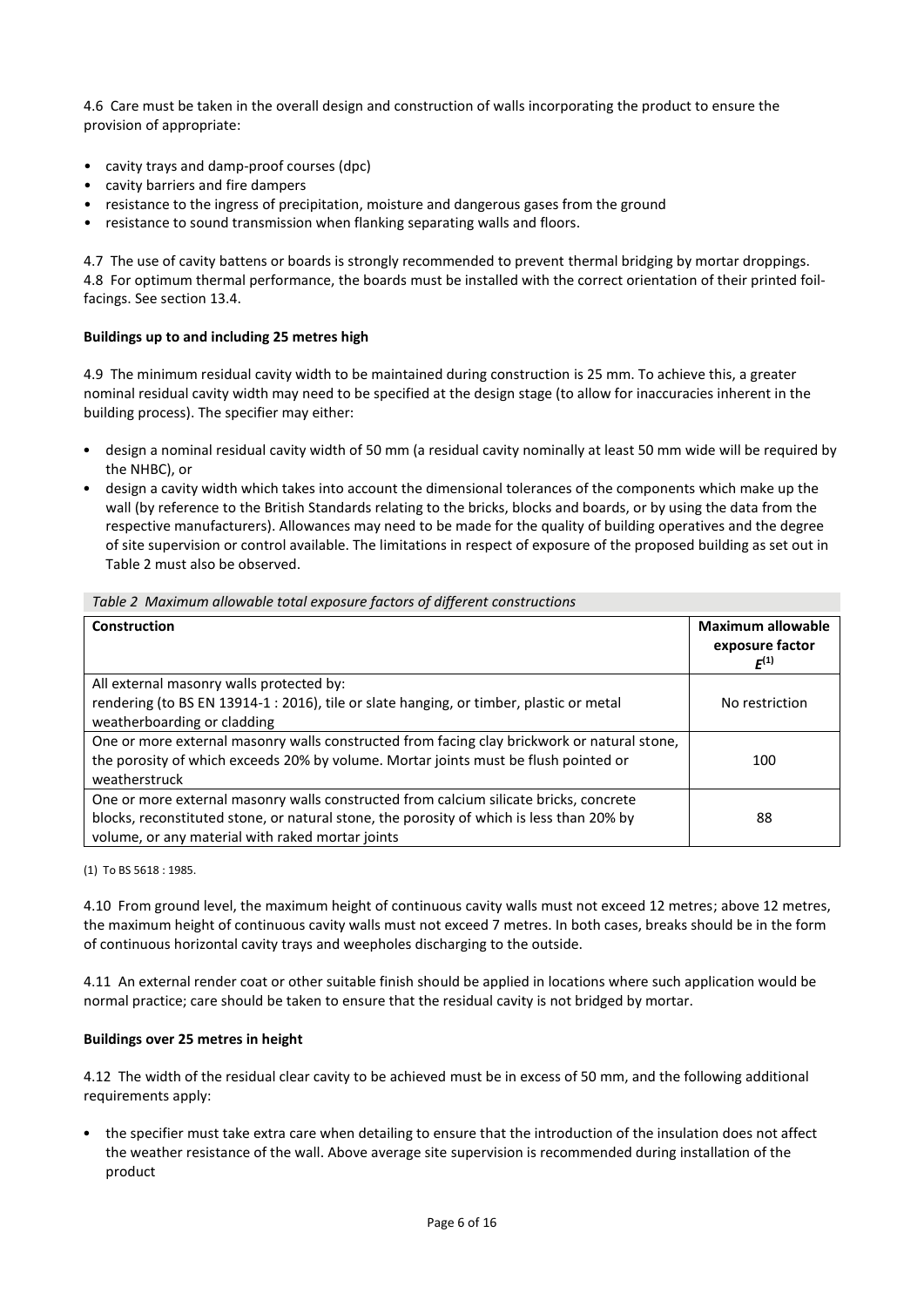• where, for structural reasons, the cavity width is reduced, eg by the intrusion of ring beams, a minimum residual cavity width of 25 mm must be maintained and extra care must be taken with fixings and weatherproofing, eg the inclusion of cavity trays with weepholes.

# **5 Practicability of installation**

The product is designed to be installed by a competent general builder, or a contractor, experienced with this type of product.

# **6 Thermal performance**



6.1 Calculations of the thermal transmittance (U value) of specific external wall constructions should be carried out in accordance with BS EN ISO 6946 : 2017 and BRE Report BR 443 : 2006, using the following values:

- PIR insulation core declared thermal conductivity  $(\lambda_D)^*$  of 0.022 W·m<sup>-1</sup>·K<sup>-1</sup>
- composite foil-facings both sides, printed on one side only for unprinted facing, an aged emissivity ( $\epsilon$ ) (to BS EN 15976 : 2011) of 0.05.

6.2 The U value of a completed wall will depend on the selected insulation thickness, the number and type of fixings, and the insulating value of the substrate masonry and its internal finish. Calculated U values for example constructions are given in Table 3.

| U value                         |                                                      | <b>Celotex CW4000</b><br><b>Insulation thickness</b><br>(mm) |  |
|---------------------------------|------------------------------------------------------|--------------------------------------------------------------|--|
| $(W \cdot m^{-2} \cdot K^{-1})$ | 100 mm dense block<br>with 13 mm dense plaster $(2)$ | 100 mm AAC block<br>Plasterboard on dabs <sup>(3)</sup>      |  |
| 0.18                            |                                                      | 85                                                           |  |
| 0.19                            | 100                                                  | 80                                                           |  |
| 0.25                            | 70                                                   | 50                                                           |  |
| 0.26                            | 65                                                   | 46                                                           |  |
| 0.27                            | 60                                                   | 46                                                           |  |
| 0.28                            | 60                                                   | 40                                                           |  |
| 0.30                            | 55                                                   | 40                                                           |  |
| 0.35                            | 46                                                   | 25                                                           |  |

*Table 3 Example U values*(1) *— partial fill insulation (50 mm residual cavity)*

(1) The U value calculations are based on the following:

- unprinted foil-face of the insulation board faces the 50 mm clear cavity and the printed side faces the internal leaf. See section 13.2
- wall ties: mild steel ( $\lambda$  = 50 W⋅m<sup>-1</sup>⋅K<sup>-1</sup>), 2.5 per m<sup>2</sup>, 12.5 mm<sup>2</sup> cross-section
- 102 mm brick (λ = 0.77 W⋅m<sup>-1</sup>⋅K<sup>-1</sup>)

50 mm low e cavity

- (2) 100 mm dense block ( $\lambda = 1.13$  W⋅m<sup>-1</sup>⋅K<sup>-1</sup>) bridged by mortar (6.6%,  $\lambda = 0.88$  W⋅m<sup>-1</sup>⋅K<sup>-1</sup>) and 13 mm dense plaster ( $\lambda = 0.57$  W⋅m<sup>-1</sup>⋅K<sup>-1</sup>)
- (3) 100 mm AAC block ( $\lambda$  = 0.12 W⋅m<sup>-1</sup>⋅K<sup>-1</sup>) bridged by mortar (6.6%,  $\lambda$  = 0.88 W⋅m<sup>-1⋅K-2</sup>) and 12.5 mm plasterboard ( $\lambda$  = 0.25 W⋅m<sup>-1⋅K-1</sup>) on 15 mm dabs  $(20\%, \lambda = 0.43 W·m<sup>-1</sup>·K<sup>-1</sup>).$

#### **Junctions**



6.3 Care must be taken in the overall design and construction of junctions with other elements and openings to minimise thermal bridges and air infiltration. Detailed guidance can be found in the documents supporting the national Building Regulations. An example of an acceptable junction detail is shown in Figure 1.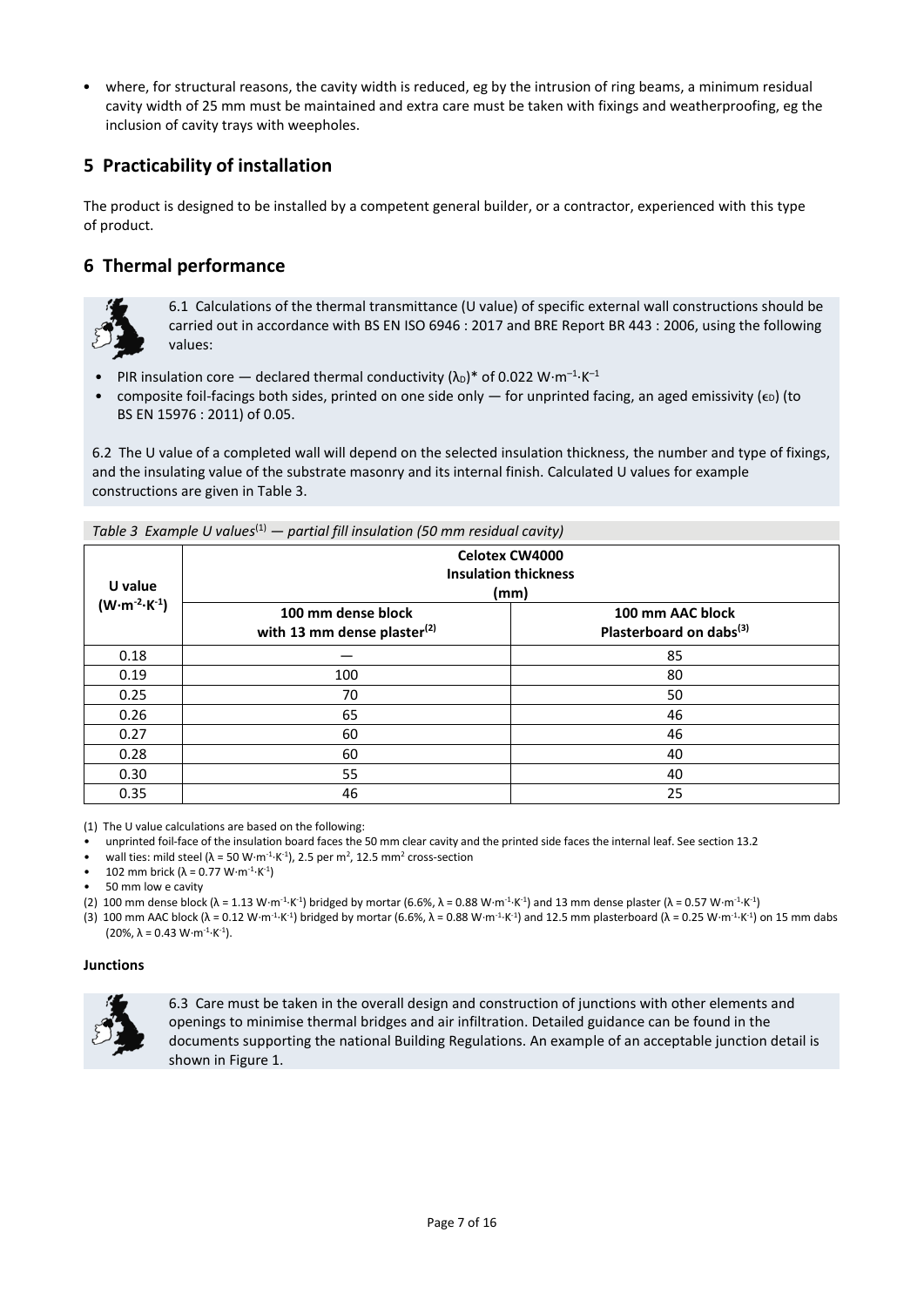

### **7 Water resistance**



7.1 The product may be used in situations where it bridges the damp-proof course (dpc) in walls; dampness from the ground will not pass through to the inner leaf provided the wall is detailed in accordance with the requirements and provisions of the national Building Regulations.

7.2 Constructions incorporating the product, and built in accordance with the Standards listed in section 4.2, will resist the transfer of precipitation to the inner leaf and satisfy the national Building Regulations.

7.3 In all situations, it is particularly important to ensure during installation that:

- installation is carried out to the highest level on each wall or the top edge of the insulation is protected by a cavity tray
- cavity trays are used with appropriate stop ends and weepholes at lintel level
- cavity battens and/or boards are used during construction to prevent bridging by mortar droppings
- wall ties are installed correctly and are thoroughly clean
- excess mortar is cleaned from the cavity face of the leading leaf and any debris removed from the cavity
- mortar droppings are cleaned from the exposed edges of installed boards
- dpc at ground level does not project into the cavity, as they can form a trap for mortar bridging
- insulation boards are properly installed and butt-jointed
- raked or recessed mortar joints are avoided in very severe exposure areas.

7.4 Window and door opening reveals should be constructed incorporating a cavity barrier/closer/dpc, as required.

### **8 Condensation risk**

#### **Interstitial condensation**



8.1 Walls will adequately limit the risk of interstitial condensation when they are designed and constructed in accordance with BS 5250 : 2011, Annexes D and G, and the relevant guidance.

8.2 The foil-facings have a water vapour resistance of 1000 MN·s·g<sup>-1</sup> and the insulation core has a water vapour resistivity of 300 MN·s·g<sup>-1</sup>m<sup>-1</sup> and, therefore, will provide significant resistance to water vapour transmission. Joints between boards will facilitate the passage of water vapour under normal conditions of temperature and humidity.

8.3 If the product is to be used in the external walls of rooms expected to have high humidity, care must be taken to provide adequate permanent ventilation to avoid possible problems from the formation of interstitial condensation.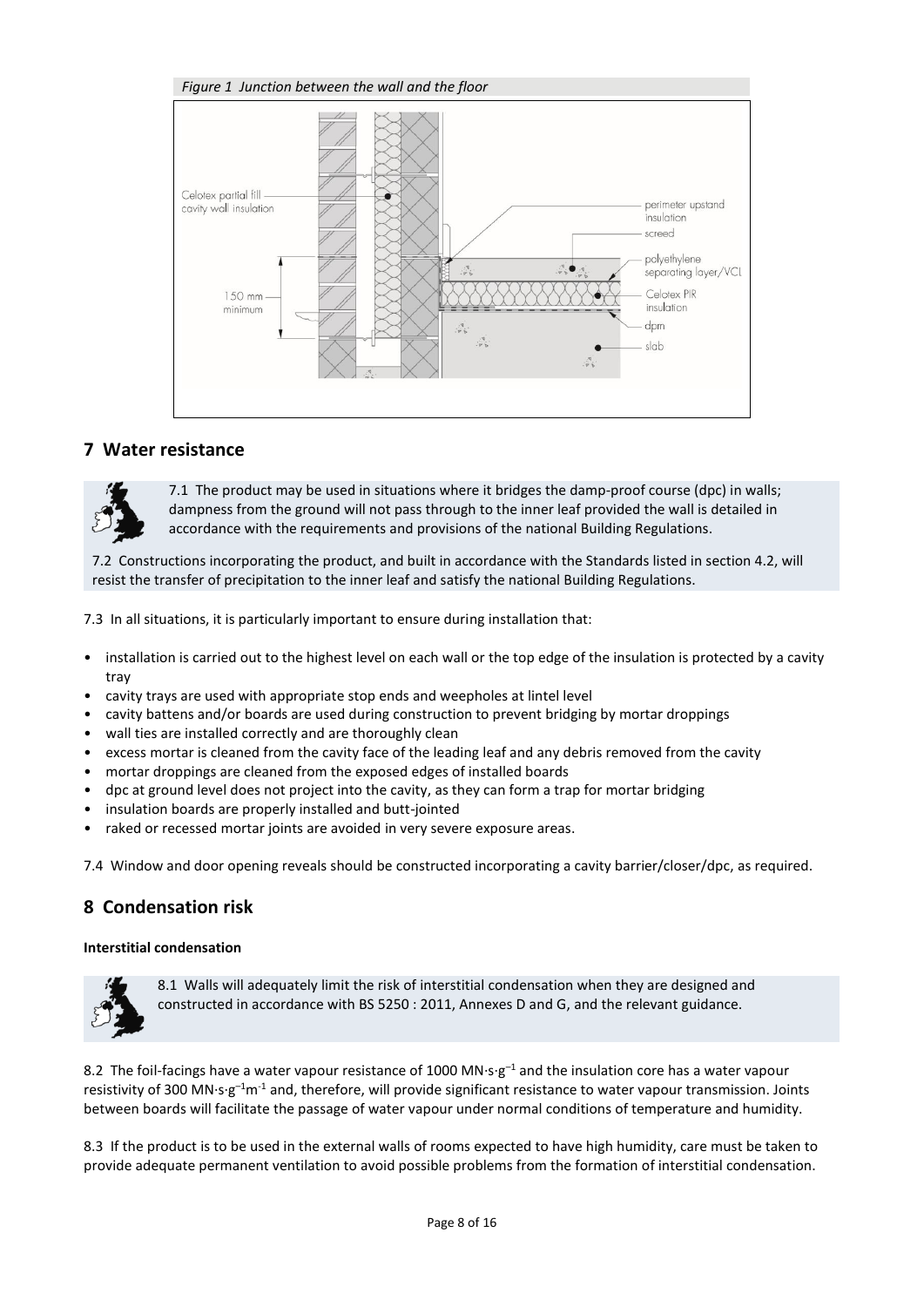#### **Surface condensation**



8.4 Walls will adequately limit the risk of surface condensation when the thermal transmittance (U value) does not exceed 0.7 W $\cdot$ m<sup>-2</sup> $\cdot$ K<sup>-1</sup> at any point, and the junctions with other elements are designed in accordance with the guidance referred to in section 6.3 of this Certificate.



8.5 For buildings in Scotland, wall constructions will be acceptable when the thermal transmittance (U value) does not exceed 1.2 W $\cdot$ m<sup>-2</sup> $\cdot$ K<sup>-1</sup> at any point, and the junctions with other elements are designed in accordance with the guidance referred to in BS 5250 : 2011, Annex G. Further guidance may be obtained from BRE Report BR 262 : 2002 and section 6.3 of this Certificate.

## **9 Behaviour in relation to fire**



9.1 The product has an E\* reaction to fire classification to BS EN 13501-1 : 2007. It is not classified as non-combustible or of limited combustibility.



9.2 In England and Wales, the product should not be used on buildings with a storey 18 m or more above ground level that contains: one or more dwellings, an institution, a room for residential purposes (excluding any room in a hostel, hotel or boarding house), student accommodation, care homes, sheltered housing or dormitories in boarding schools.



9.3 In England, Wales and Northern Ireland, the product is unrestricted in terms of proximity to a boundary and, for constructions comprising two leaves of brick or concrete each at least 75 mm thick, and with cavities closed around openings and at the top of the wall (with cavity barriers in Northern Ireland), is unrestricted in terms of height, other than those described in section 9.2. For other constructions, the product should not be used in buildings with a floor more than 18 m above the ground and cavity barriers must be provided.



9.4 In Scotland, the product may be used without restriction on height or proximity to a relevant boundary, provided it is installed in a cavity that is between two leaves of masonry at least 75 mm thick, and which has a cavity barrier around all openings in the wall and at the top of the wall head. For other constructions, the product should not be used 1 m or less from a boundary or in a building with a floor more than 11 m above the ground and cavity barriers must be provided.

9.5 Designers should refer to the relevant national Building Regulations and guidance for detailed conditions of use, particularly in respect of requirements for substrate fire performance, cavity closers and barriers, fire stopping of service penetrations and combustibility limitations for other materials and components used in the overall wall construction.

# **10 Proximity of flues and appliances**

When installing the product in close proximity to certain flue pipes and/or heat-producing appliances, the relevant provisions of the national Building Regulations are applicable:

*England and Wales* — Approved Document J, sections 1 to 4 **Scotland** — Mandatory Standard 3.19, clauses  $3.19.1^{(1)(2)}$  to  $3.19.9^{(1)(2)}$ (1) Technical Handbook (Domestic). (2) Technical Handbook (Non-Domestic). *Northern Ireland* — Technical Booklet L, sections 1 to 6.

# **11 Maintenance**

As the product is confined within the wall cavity and has suitable durability (see section 12), maintenance is not required.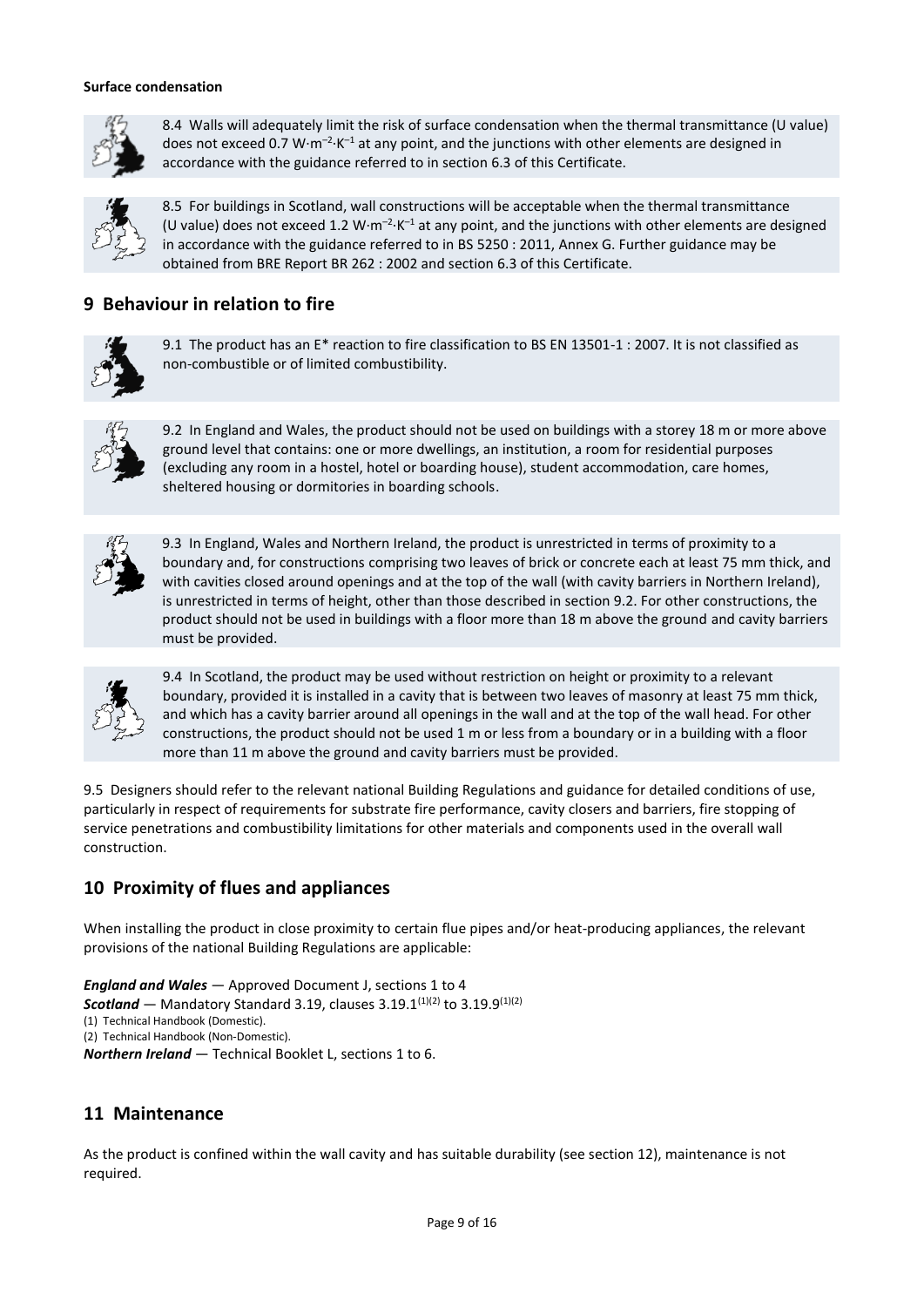# **12 Durability**



The product is unaffected by the normal conditions in a wall, and is durable, rot proof, water resistant and sufficiently stable to remain effective as insulation for the life of the building.

**Installation**

## **13 General**

13.1 The Certificate holder will provide on-site demonstrations on request, to ensure correct installation from the outset.

13.2 Adequate supervision of the installation should be maintained and the Certificate holder must have right of access to site to ensure correct installation.

13.3 It is recommended that the inner leaf be constructed ahead of the outer leaf, as the boards are fastened to the cavity face of the inner leaf. It is essential that the spacing of wall ties/clips allows one long edge of each board to be secured at a minimum of two points.

13.4 The product has printed logos applied to the foil-facing on one side only. To ensure optimum thermal performance, the boards must be installed with the unprinted foil-face always facing the cavity side.

13.5 Vertical joints in the boards must be staggered and all joints tightly butted. Where protrusions occur in the cavity, the boards should be carefully cut to fit.

13.6 If installation of the boards is terminated below the highest level of the wall, the top edge of the insulation must be protected by a cavity tray and alternate perpend joints raked out, to provide adequate drainage of water from the tray.

13.7 Where required, door and window reveals should incorporate a suitable cavity barrier/closer. It is recommended that BBA-approved cavity closers are used.

## **14 Procedure**

14.1 A section of the inner leaf is built, with the first row of wall ties, at approximately 600 mm horizontal spacing, where the insulation is to begin. The wall ties should not be placed directly on the dpc. The first run of boards should commence below the dpc level to provide some edge insulation for the floor (see Figure 2).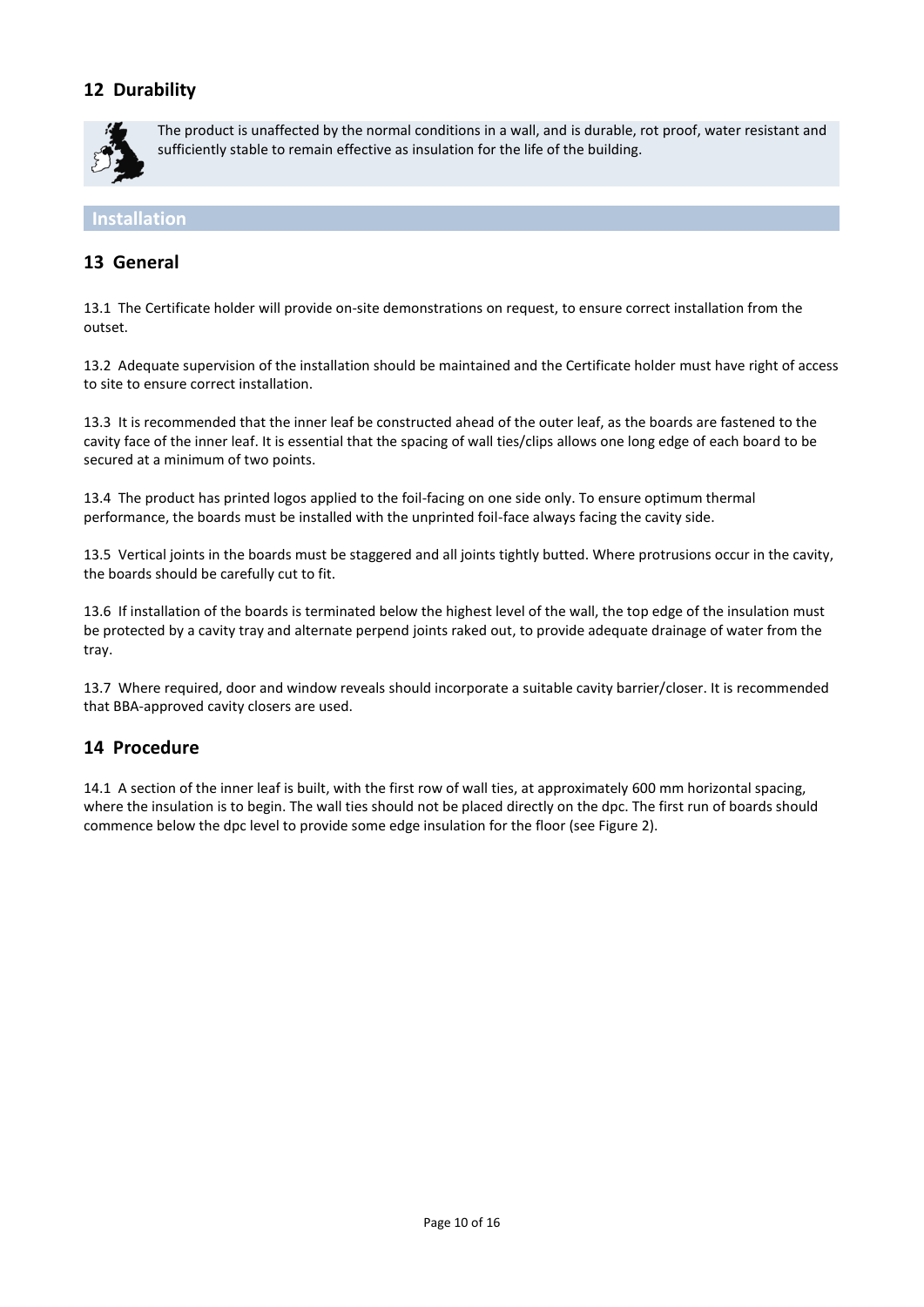

14.2 The leading leaf is then built up to the required height, with wall ties placed at a vertical spacing of 450 mm, ensuring the drip of the tie is located halfway across the residual cavity width. Excess mortar should be cleaned from the cavity face of the leading leaf, and the boards placed on the wall ties behind the retaining clips, to form a closely butt-jointed run.

14.3 The second row of wall ties is fitted to retain the tops of the boards. It is essential that all wall ties slope downwards towards the outer leaf (see Figure 3) and are placed at centres not exceeding 900 mm<sup>(1)</sup>, to ensure that each board is secured at a minimum of three points. It is also important that the first row of insulation boards is not in contact with the ground.

(1) Where buildings need to comply with NHBC Standards, the spacing should be no more than 600 mm.

14.4 Additional ties may be required to satisfy the structural requirements of BS EN 845-1 : 2013, BS EN 1996-1-1 : 2005, BS EN 1996-2 : 2006 and BS EN 1996-3 : 2006 to ensure adequate retention of boards or cut pieces.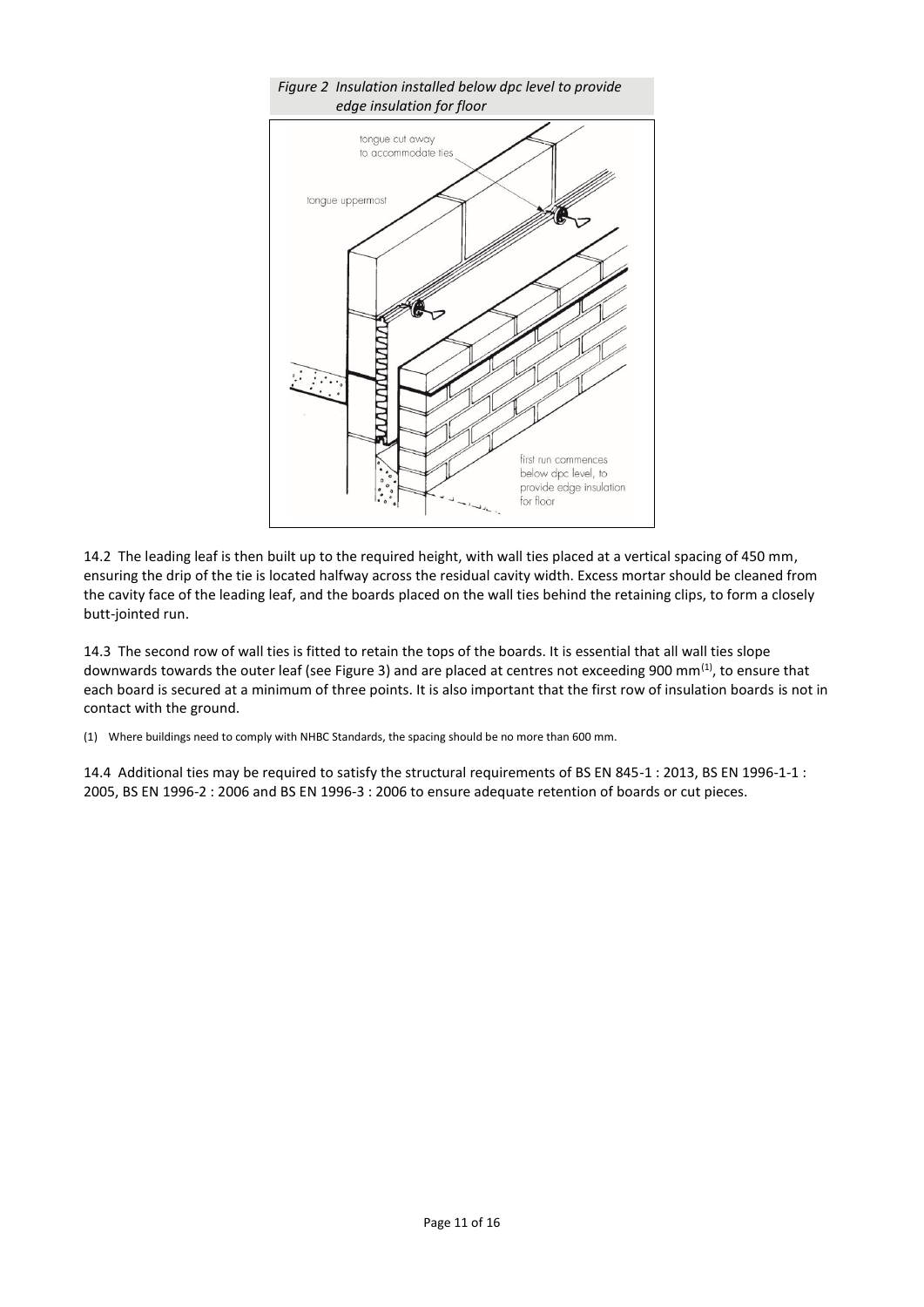

14.5 The other leaf is built up to the level of the top of the boards.

14.6 All boards should be either close-butted together (for plain edge boards) or interlocked (for tongue-and-groove boards), with vertical joints staggered. Insulation boards and wall ties should be staggered as construction proceeds and carried up to the highest level of the wall, except where protected by a cavity tray. Boards with a tongue-andgroove edge require slots to be cut in the top tongue, to allow for placement of the wall ties (including insulation retainers).

### **Mortar droppings**

14.7 After each section of the leading leaf is built, excess mortar should be removed from the cavity face and mortar droppings cleaned from exposed edges of the installed board, before installation of the next run of boards. Use of a cavity board or a cavity batten will protect the installed board edges and help to keep the cavity clean as the following leaf is built (see Figures 4 and 5).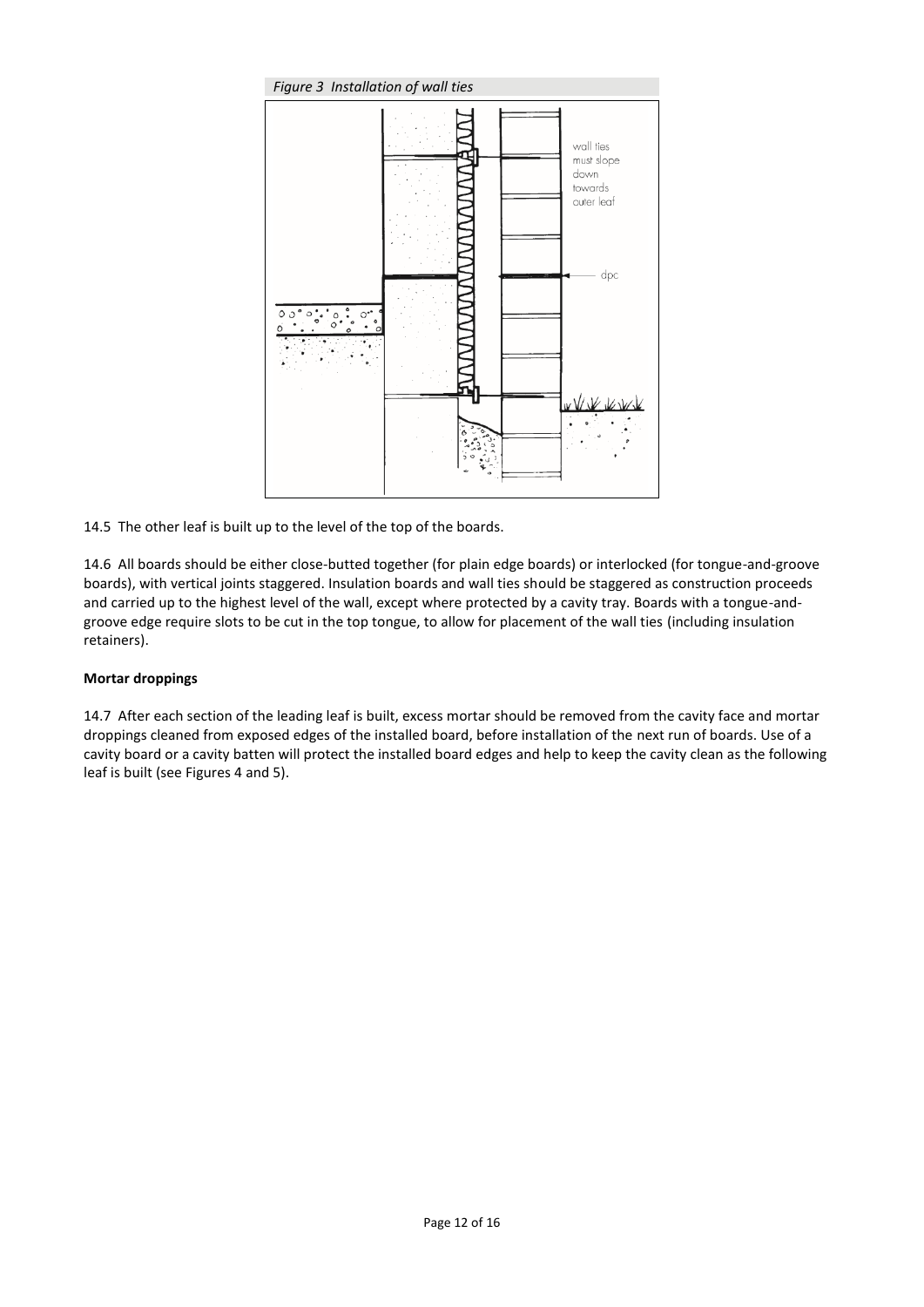





#### **Wall openings**

14.8 Where openings such as doors and windows are in close proximity, it is recommended that a continuous lintel or cavity tray is used. Individual lintels or cavity trays should have stopends and be adequately drained. Insulation boards should be cut to butt tightly against the cavity barrier/closer/dpc.

#### **Cut pieces**

14.9 The product can be cut using a sharp knife or fine-toothed saw to fit openings, eg around windows, doors and airbricks. It is essential that cut pieces completely fill the spaces for which they are intended and are adequately secured.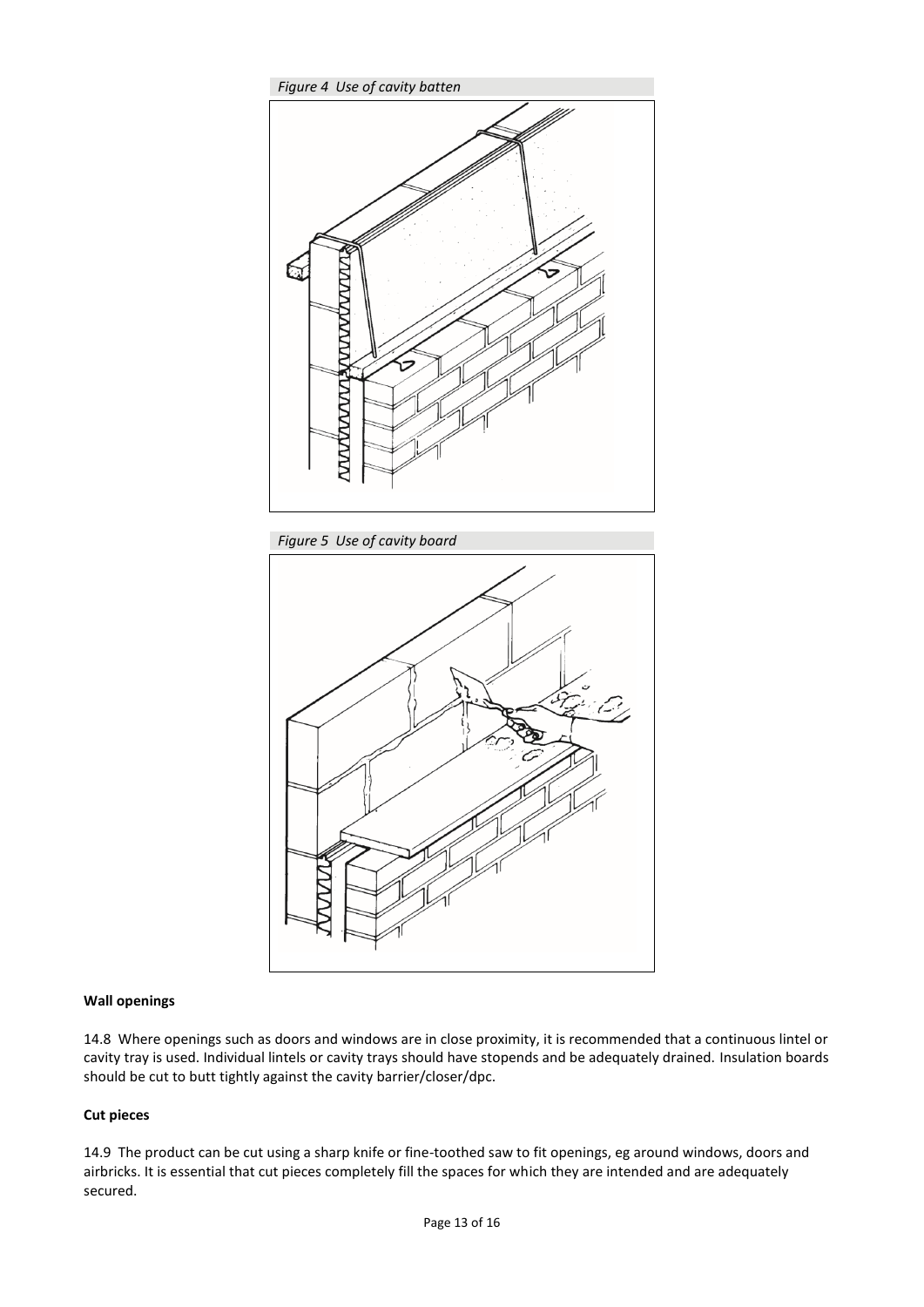#### **Protection**

14.10 Exposed areas of boards should always be covered at the end of a day's work or in driving rain.

14.11 All building involving the product, particularly interrupted work, must conform to BS EN 1996-2 : 2006, Sections 3.2 *Acceptance, handling and storage of materials* and 3.6 *Curing and protective procedures during execution*.

### **Technical Investigations**

### **15 Tests**

Results of tests were assessed to determine:

- thermal conductivity
- emissivity.

### **16 Investigations**

16.1 An examination of data was made to analyse:

- thermal conductivity
- dimensional accuracy
- compressive strength
- dimensional stability under specific temperature and humidity conditions
- water absorption
- water vapour transmission
- reaction to fire.

16.2 A condensation risk analysis was carried out.

16.3 A series of U value calculations was carried out.

16.4 A calculation was undertaken to confirm the declared thermal conductivities.

16.5 The manufacturing process was examined, including the methods adopted for quality control, and details were obtained of the quality and composition of the materials used.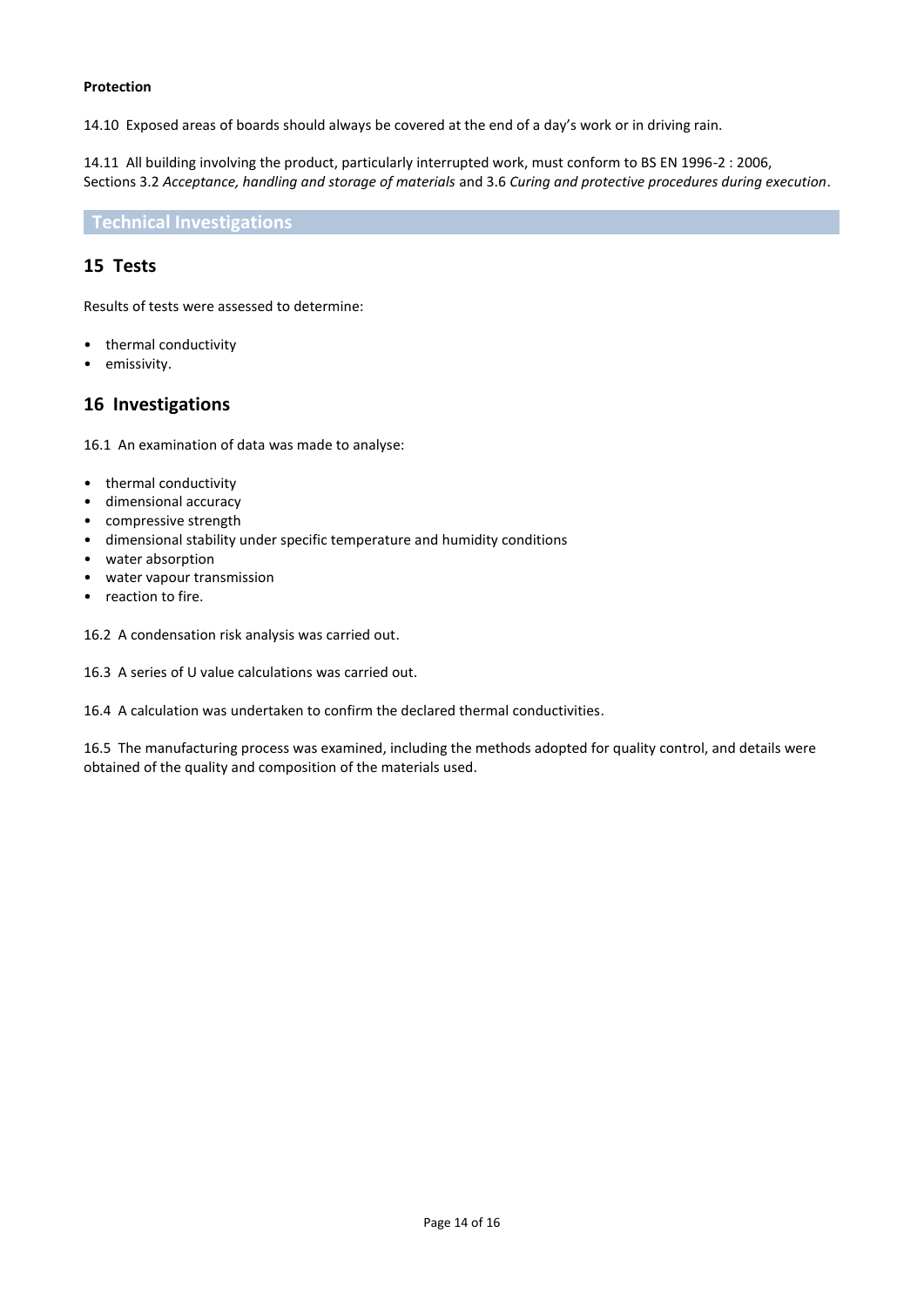### **Bibliography**

BS 5250 : 2011 + A1 :2016 *Code of practice for control of condensation in buildings* 

BS 5618 : 1985 *Code of practice for thermal insulation of cavity walls (with masonry or concrete inner and outer leaves) by filling with urea-formaldehyde (UF) foam systems* 

BS 8000-3 : 2001 *Workmanship on building sites — Code of practice for masonry*

BS EN 845-1 : 2013 + A1 : 2016 Specification for ancillary components for masonry — Wall ties, tension straps, hangers *and brackets*

BS EN 1996-1-1 : 2005 + A1 : 2012 *Eurocode 6 — Design of masonry structures — General rules for reinforced and unreinforced masonry structures*

NA to BS EN 1996-1-1 : 200 + A1 : 2012 *UK National Annex to Eurocode 6 — Design of masonry structures — General rules*

BS EN 1996-1-2 : 2005 *Eurocode 6 — Design of masonry structures — General rules for reinforced and unreinforced masonry structures*

NA to BS EN 1996-1-2 : 2005 *UK National Annex to Eurocode 6 — Design of masonry structures — General rules*  BS EN 1996-2 : 2006 *Eurocode 6 — Design of masonry structures — Design considerations, selection of materials and execution of masonry*

NA to BS EN 1996-2 : 2005 *UK National Annex to Eurocode 6 — Design of masonry structures —Design considerations, selection of materials and execution of masonry*

BS EN 1996-3 : 2006 *Eurocode 6 — Design of masonry structures — Simplified calculation methods for unreinforced masonry structures*

NA to BS EN 1996-3 : 2005 *UK National Annex to Eurocode 6 — Design of masonry structures — Simplified calculation methods for unreinforced masonry structures*

BS EN 13165 : 2012 + A2 : 2016 *Thermal insulation products for buildings — Factory made rigid polyurethane foam (PU) products — Specification*

BS EN 13501-1 : 2007 + A1 : 2009 *Fire classification of construction products and building elements — Classification using test data from reaction to fire tests*

BS EN 13914-1 : *2016* Design, preparation and application of external rendering and internal plastering — External *rendering*

BS EN 15976 : 2011 *Flexible sheets for waterproofing — Determination of emissivity*

BS EN ISO 6946 : 2017 *Building components and building elements —Thermal resistance and thermal transmittance — Calculation method*

BS EN ISO 9001 : 2015 *Quality management systems — Requirements*

BS EN ISO 14001 : 2015 *Environmental management systems — Requirements with guidance for use* 

BRE Report 262 : 2002 *Thermal insulation : avoiding risk*

BRE Report 443 : 2006 *Conventions for U-value calculations*